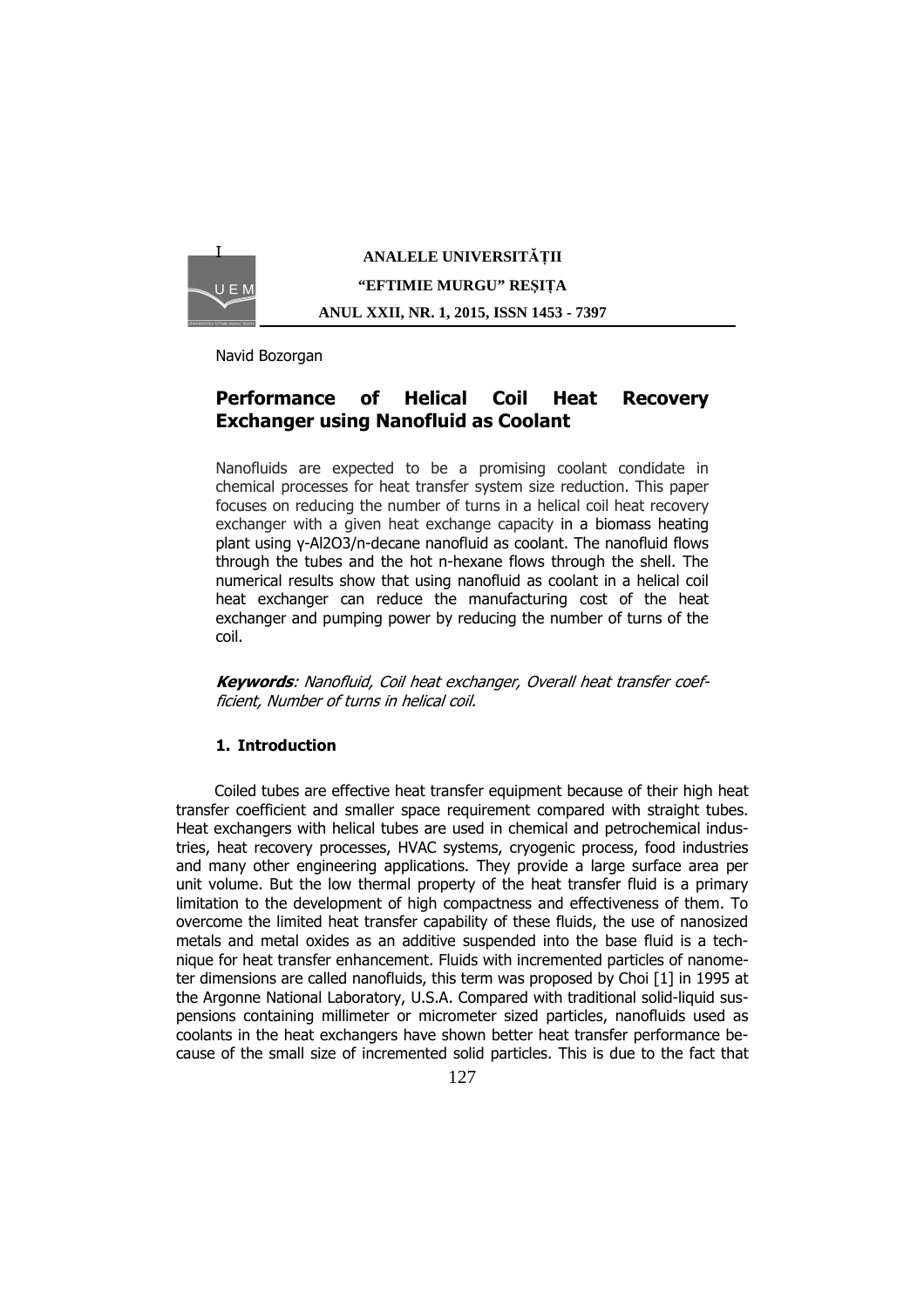nanofluids have a behavior similar to base liquid molecules. So far, few studies have been done on heat transfer characteristics of nanofluids in helical coil heat exchanger [2-10]. To the best of our knowledge, no study has been done to reduce the number of turns in a helical coil heat recovery exchanger using nanofluid as coolant. The objective this work is to characterize the energy performance of a helical coil heat recovery exchanger using a nanofluid based coolant in a biomass heating plant. It focused on the recovering waste heat from hot n-hexane to preheat n-decane based nanofluid fuel containing suspended 20nm-γ-Al2O3 nanoparticles. N-hexane can be produced in the plant biomass from the fermentation of sugars using specific natural bacteria or yeast that produce specifically butyric acid as a single product. The butyric acid is then subjected to Kolbe dimerization electrolysis to form n-hexane. The single n-hexane product also requires further refinement in order to be used as a transportation fuel. So that nhexane can be converted to ethane and n-decane as the major products.

In this investigation, first the thermophysical properties of γ-Al2O3/n-decane nanofluid are calculated by using the well-known correlations developed from experiments.

## **2. Methodology**

#### **2.1. Prediction of Thermophysical Properties of Nanofluid**

Heat transfer performance of a helically coiled heat exchanger (Fig. 1) is studied in this paper. The nanofluid flows through the tubes and the hot n-hexane flows through the shell. The dimensions of helical coil heat recovery heat exchanger, operating conditions, some properties of γ-Al2O3 nanoparticles and base fluid (n-decane) which have been used for assessing nanofluid properties and thermophysical properties of hot n-hexane are tabulated in Tables 1 and 2. The analysis has been carried out by using the existing formulas available in the literatures. γ-Al2O3/n-decane nanofluid with 1–7% particle volume concentration were used during the analysis. The nanofluid thermophysical properties had been computed by applying following equations.

Density of nanofluid [11]:

$$
\rho_{\scriptscriptstyle nf} = (1 - \phi) \rho_{\scriptscriptstyle bf} + \phi \rho_{\scriptscriptstyle p} \tag{1}
$$

where  $\rho_{\rm b}$  and  $\rho_{\rm bf}$  are the densities of the nanoparticles and base fluid, respectively and  $\phi$  is volume concentration of nanoparticles.

The specific heat of nanofluid is calculated as follows [12]:

$$
c_{p, nf} = \frac{(1 - \phi)\rho_{bf}c_{p, bf} + \phi \rho_{p}c_{p, p}}{\rho_{nf}}
$$
 (2)

where  $c_{p,p}$  and  $c_{p,bf}$  are the heat specifics of the nanoparticles and base fluid, respectively.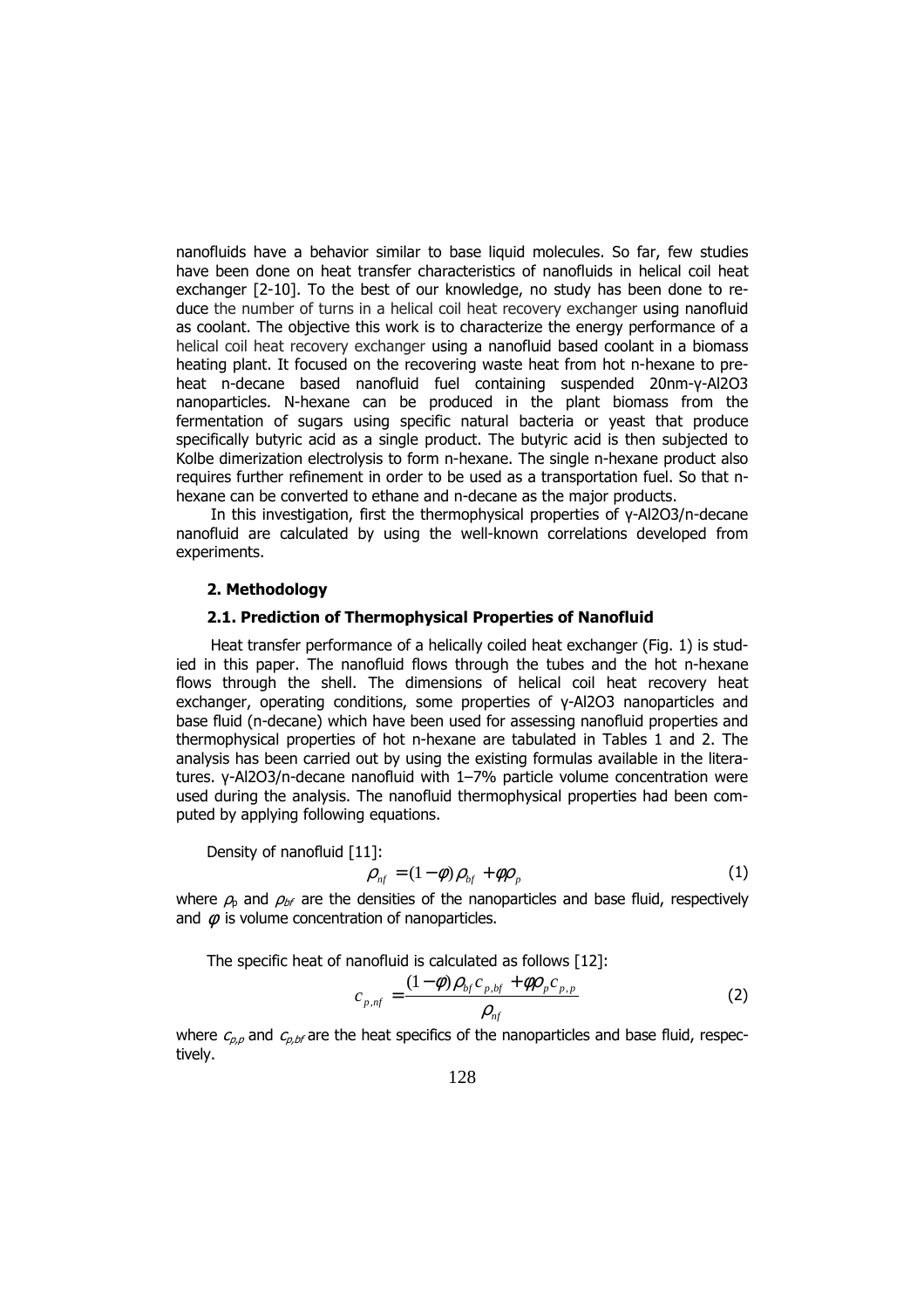

**Figure 1.** Schematic diagram of helical coil heat exchanger [13].

|  |  |  |  | <b>Table 1.</b> Helical coil heat exchanger geometry and operating conditions. |
|--|--|--|--|--------------------------------------------------------------------------------|
|--|--|--|--|--------------------------------------------------------------------------------|

| <b>TWEE</b> TICKER CONTICUT CASTIGLIGHT GEOMETRY GITS OPCIONING CONSIGNITY |                      |
|----------------------------------------------------------------------------|----------------------|
| Outside diameter of inner cylinder $(B)$                                   | 0.340 m              |
| Inside diameter of outer cylinder $(O)$                                    | $0.46 \; m$          |
| Inside diameter of coil $(D)$                                              | 0.025 m              |
| Average diameter of helix $(D_H)$                                          | 0.4 <sub>m</sub>     |
| Inside diameter of helix $(D_{H1})$                                        | $0.37 \; \mathrm{m}$ |
| Outside diameter of helix $(D_{H2})$                                       | 0.43 m               |
| Outside diameter of coil $(d_o)$                                           | 0.03 m               |
| Shell inner diameter $(D_s)$                                               | 0.609 m              |
| Baffle spacing $(B)$                                                       | $0.234 \text{ m}$    |
| Thermal conductivity of coil wall $(kc)$                                   | 16.28 W/mK           |
| Nanofluid mass flow rate                                                   | $0.375$ kg/s         |
| Hot n-hexane mass flow rate                                                | $0.6$ kg/s           |
| Nanofluid inlet temperature ( $T_1$ )                                      | 40 °C                |
| Nanofluid outlet temperature ( $T_2$ )                                     | 61 °C                |
| N-hexane inlet temperature $(t_1)$                                         | 104 °C               |
| N-hexane outlet temperature $(t_2)$                                        | 85 °C                |
|                                                                            |                      |

|              | <b>Table 2.</b> Thermophysical properties of n-decane, n-hexane and $\gamma$ -Al2O3 |  |  |  |  |
|--------------|-------------------------------------------------------------------------------------|--|--|--|--|
| nanonarticle |                                                                                     |  |  |  |  |

| <u>Hallopailucie.</u>                                                       |                     |                       |         |  |  |  |
|-----------------------------------------------------------------------------|---------------------|-----------------------|---------|--|--|--|
| Property                                                                    | n-decane            | n-hexane              | y-Al2O3 |  |  |  |
| $c_p$ [J kg <sup>-1</sup> K <sup>-1</sup> ]<br>$\rho$ [kg m <sup>-3</sup> ] | 2140                | 2640                  | 880     |  |  |  |
|                                                                             | 716                 | 578                   | 3700    |  |  |  |
| $k$ [Wm <sup>-1</sup> K <sup>-1</sup> ]                                     | 0.129               | 0.0917                | 46      |  |  |  |
| $\mu$ [kg m <sup>-1</sup> s <sup>-1</sup> ]                                 | $0.62\times10^{-3}$ | $0.16 \times 10^{-3}$ |         |  |  |  |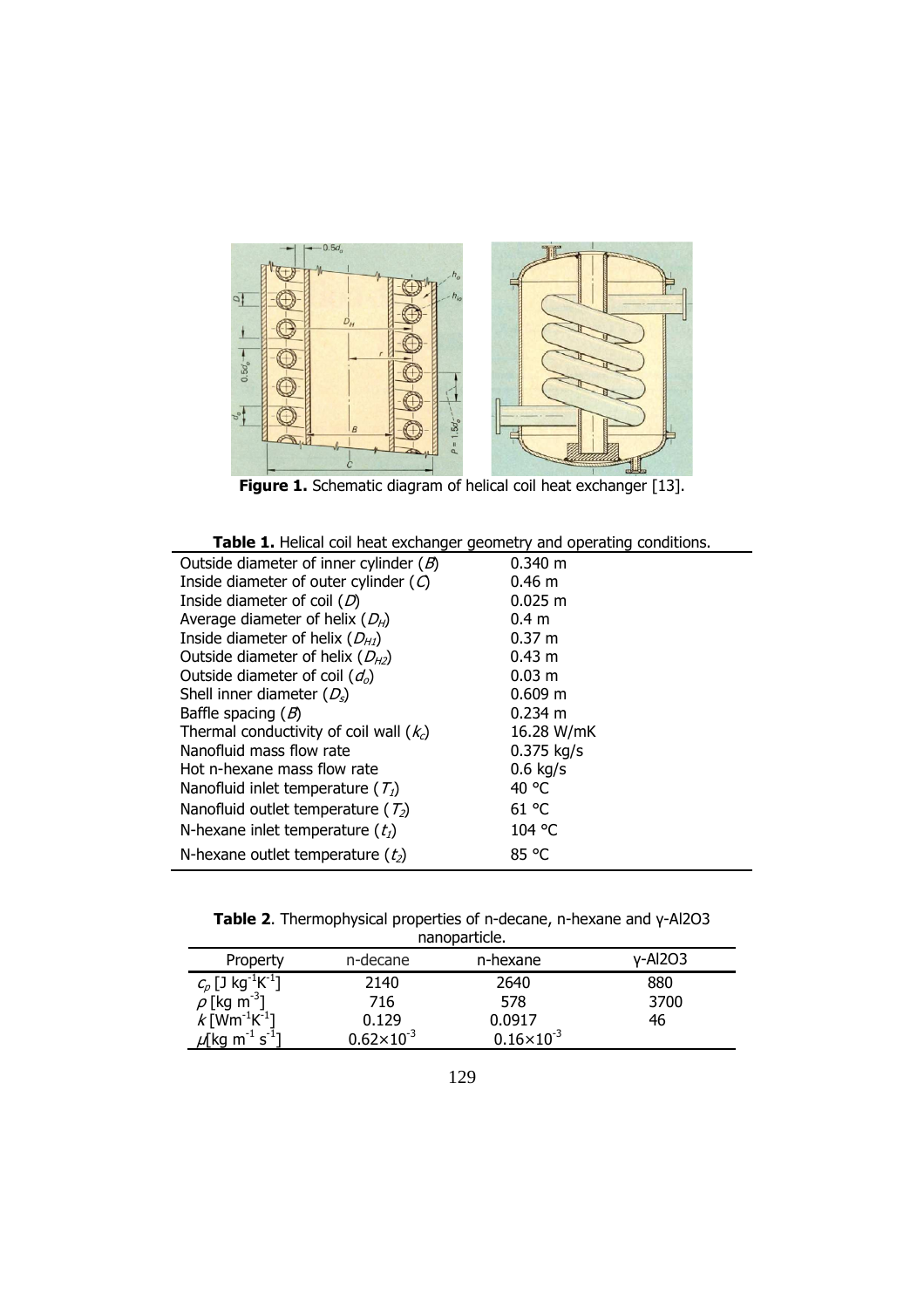The thermal conductivity and dynamic viscosity are estimated based on two semi-empirical equations presented by Corcione [14] as follows:

$$
\frac{k_{nf}}{k_{bf}} = 1 + 4.4Re^{0.4}Pr_{bf}^{0.66} \left(\frac{T}{T_{fr}}\right)^{10} \left(\frac{k_p}{k_{bf}}\right)^{0.03} \phi^{0.66}
$$
\n(3)

$$
\mu_{nf} = \frac{\mu_{bf}}{1 - 34.87(d_p/d_{bf})^{-0.3}\phi^{1.03}}
$$
(4)

where  $k_{b}$  is the thermal conductivity of the base fluid,  $Re$  is the nanoparticle Reynolds number,  $Pr_{\text{bf}}$  is the Prandtl number of the base fluid, T is the nanofluid temperature,  $T_f$  is the freezing point of the base fluid,  $k_p$  is the thermal conductivity of the nanoparticles,  $\mu_{b}$  is the dynamic viscosity of the base fluid,  $d_{p}$  is the diameter of the nanoparticles and  $d_{\text{bf}}$  is the equivalent diameter of a base fluid molecule, as stated in Ref. [14], can be calculated as follows:

$$
d_{\text{bf}} = 0.1 \left( \frac{6M}{N \pi \rho_{\text{bf}}^0} \right)^{1/3} \tag{5}
$$

where  $M$  and  $N$  are respectively the molecular weight of the base fluid and the Avogadro number (6.022×10<sup>23</sup> mol<sup>-1</sup>) and  $\rho_{bfd}$  is the mass density of the base fluid calculated at  $T<sub>0</sub>=293$  K.

In more detail, the Reynolds number of the suspended nanoparticles can be calculated as follows [14]:

$$
Re = \frac{2\rho_{bf}k_bT}{\pi\mu_{bf}^2d_p}
$$
 (6)

wherein  $k_0 = 1.38066 \times 10^{-23}$  J/K is the Boltzmann constant.

#### **2.2. Hot n-hexane Side Calculation**

The heat transfer coefficient of the hot n-hexane flowing through the shell under a turbulent regime can be calculated as follows (  $50 \leq Re_h \leq 10000$  ) [15]:

$$
h_h = \frac{0.6k_h}{D_e} Re_h^{0.5} Pr_h^{0.31}
$$
 (7)

where h denotes hot n-hexane conditions, and  $D<sub>e</sub>$  is shell side equivalent diameter which is expressed in the following form:

$$
D_e = \frac{4V_f}{\pi d_o L} \tag{8}
$$

 $V_f$  is volume available for fluid flow in annulus and L is length of coil needed to form  $N$  turns which can be determined by using following formulations  $[13]$ :

$$
V_f = (\pi / 4)(C^2 - B^2) pN - (\pi / 4)d_o^2 L
$$
 (9)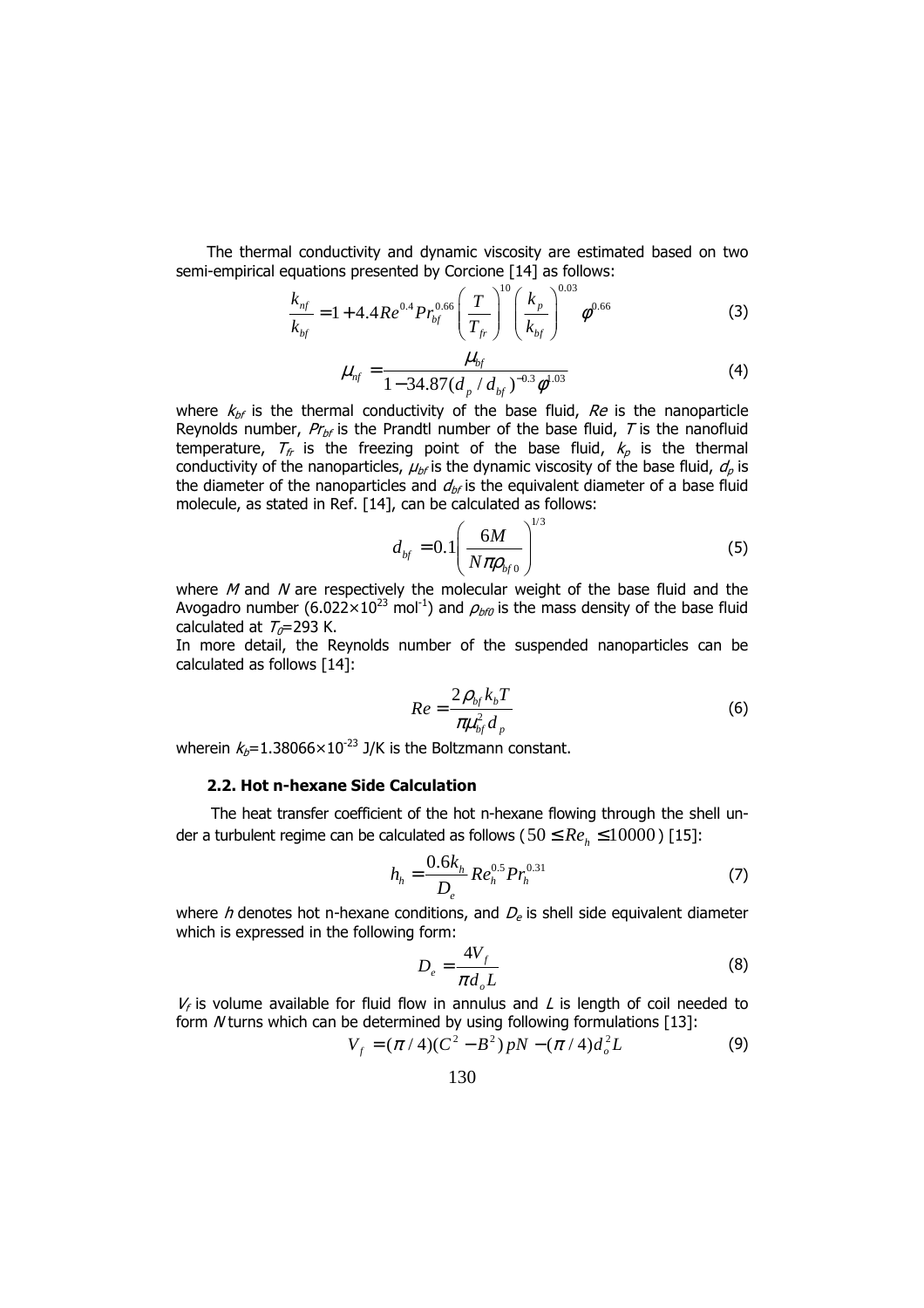$$
L = N\sqrt{(2\pi r)^2 + p^2}
$$
 (10)

 $D_e$ =0.0845 m is obtained by using Eqs. (8)-(10) in the presentstudy. In equation (7), the Reynolds and Prandtl numbers are calculated considering the hot n-hexane properties as follows:

$$
Re_h = \left(\frac{\dot{m}_h}{A_a}\right) \frac{D_e}{\mu_h} \tag{11}
$$

$$
Pr_h = \frac{c_{p,h}\mu_h}{k_h} \tag{12}
$$

where  $\hat{m}_h$  is the hot n-hexane mass flow rate and  $A_{\hat{a}}$  is the area for fluid flow in annulus which is defined as follows [13]:

$$
A_a = (\pi / 4) \Big[ (C^2 - B^2) - (D_{H2}^2 - D_{H1}^2) \Big] \tag{13}
$$

#### **2.3. Nanofluid Side Calculation**

The heat transfer coefficient of the nanofluid as coolant flowing through the tubes can be calculated with considering the turbulent Nusselt number presented by Li and Xuan [16] as follows:

$$
\frac{h_{i,nf}D}{k_{nf}} = Nu_{nf} = 0.0059(1.0 + 7.6286\phi^{0.6886}Pe_d^{0.001}) \times Re_{nf}^{0.9238}Pr_{nf}^{0.4}
$$
 (14)

 $h_{i,nf}$  is heat transfer coefficient inside straight tube. The heat transfer coefficient inside coiled tube ( $h_{i,n}$  corrected for coil) based on inside diameter can be calculated as follows [13]:

$$
h_{i_{c,nf}} = h_{i,nf} \times \left(1 + 3.5\left(\frac{D}{D_H}\right)\right)
$$
 (15)

In Equation (14), the Reynolds number and the particle Peclet number for nanofluid are defined respectively as:

$$
Re_{nf} = \frac{\dot{m}_{nf} D}{A_f \mu_{nf}}
$$
 (16)

$$
A_f = \frac{\pi}{4} D^2 \tag{17}
$$

$$
Pe_d = \frac{u_{nf} d_p}{\alpha_{nf}}
$$
 (18)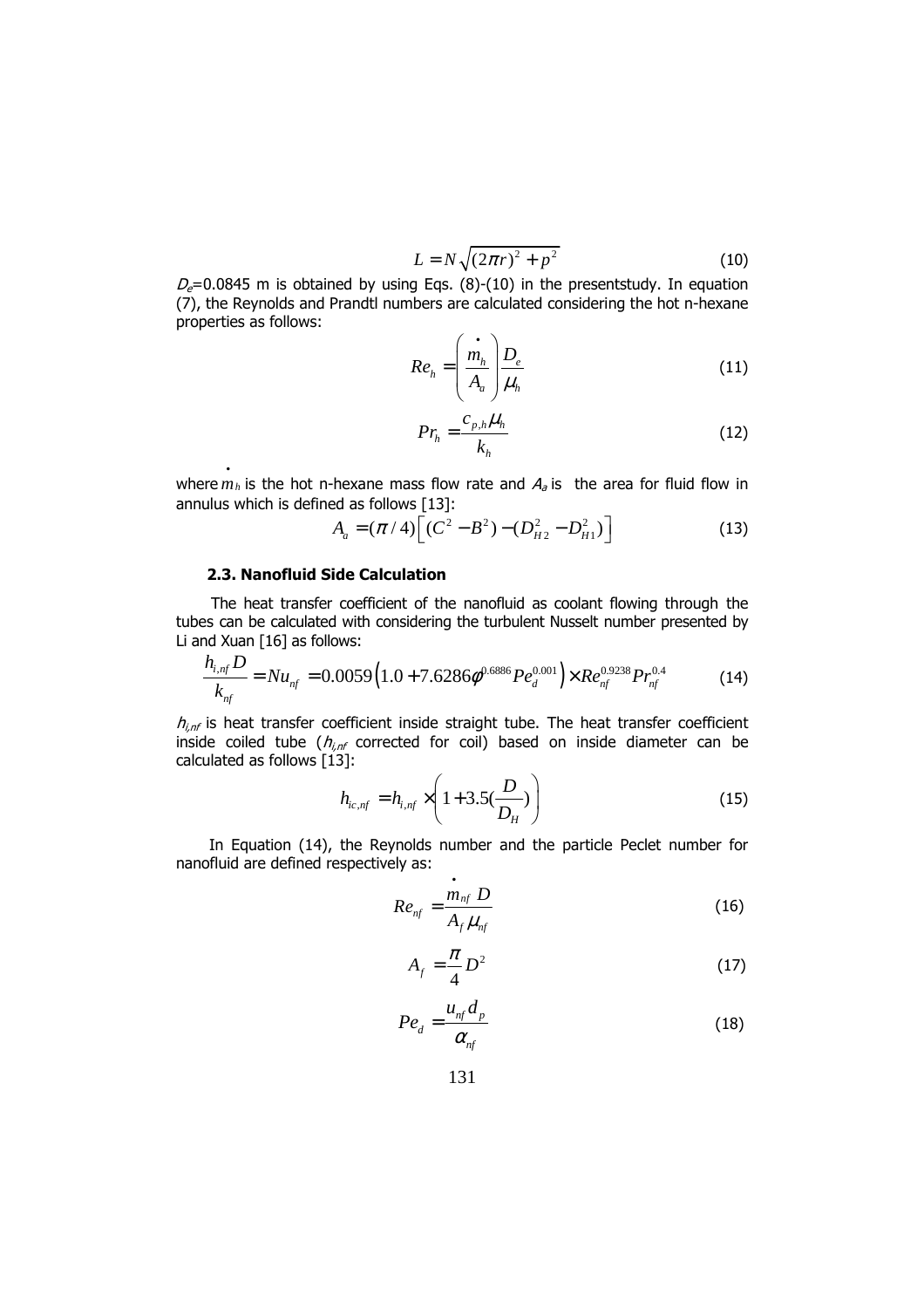$$
\alpha_{nf} = \frac{k_{nf}}{\rho_{nf} c_{p,nf}}
$$
(19)

where  $\dot{m}_{nf}$  is the nanofluid mass flow rate,  $A_f$  is the cross-sectional area of coil,  $d_p$ is the diameter of the nanoparticles and  $\alpha_{nf}$  is the nanofluids thermal diffusivity.

#### **2.4. Total heat transfer area and coefficient calculation**

(a) The total heat transfer coefficient is calculated by [13]:

$$
U = \left(\frac{1}{h_h} + \frac{1}{h_{i_{o, nf}}} + \frac{x}{k_c} + R_t + R_a\right)^{-1}
$$
 (20)

where the tube side fouling factor  $(R_t)$  and the shell side fouling factor  $(R_a)$  are assumed to be 0.0007  $m^2KW^1$ . In Equation (20), the thickness of coil wall  $(x)$  and heat transfer coefficient inside coil based on outside diameter of coil  $(h_{io, nf})$  are calculated respectively as:

$$
x = (d_o - D)/2 \tag{21}
$$

$$
h_{i_o, nf} = h_{i_c, nf} \left( D/d_o \right) \tag{22}
$$

 (b) The total heat transfer area of a helical coil heat exchanger, A, is computed from the following equation:

$$
A = \frac{\dot{Q}_{given}}{U \Delta t_c}
$$
 (23)

 In Equation (23), the heat load (  $\dot{\hat{\mathcal{Q}}}_{\textit{given}}$  ) and the corrected logarithmic mean temperature difference ( $\Delta t_c$ ) with correction factor of 0.99 [13] are calculated respectively as:

$$
\dot{Q}_{given} = \dot{m}_{nf} c_{p, nf} (T_1 - T_2)
$$
 (24)

$$
\Delta t_c = 0.99 \frac{\left[ (T_1 - t_1) - (T_2 - t_2) \right]}{\ln((T_1 - t_1) - (T_2 - t_2))}
$$
\n(25)

## **2.5. Number of turns of coil**

The number of turns of coil needed can be calculated by:

$$
N = A / (\pi d_o(\sqrt{(2\pi r)^2 + p^2}))
$$
 (26)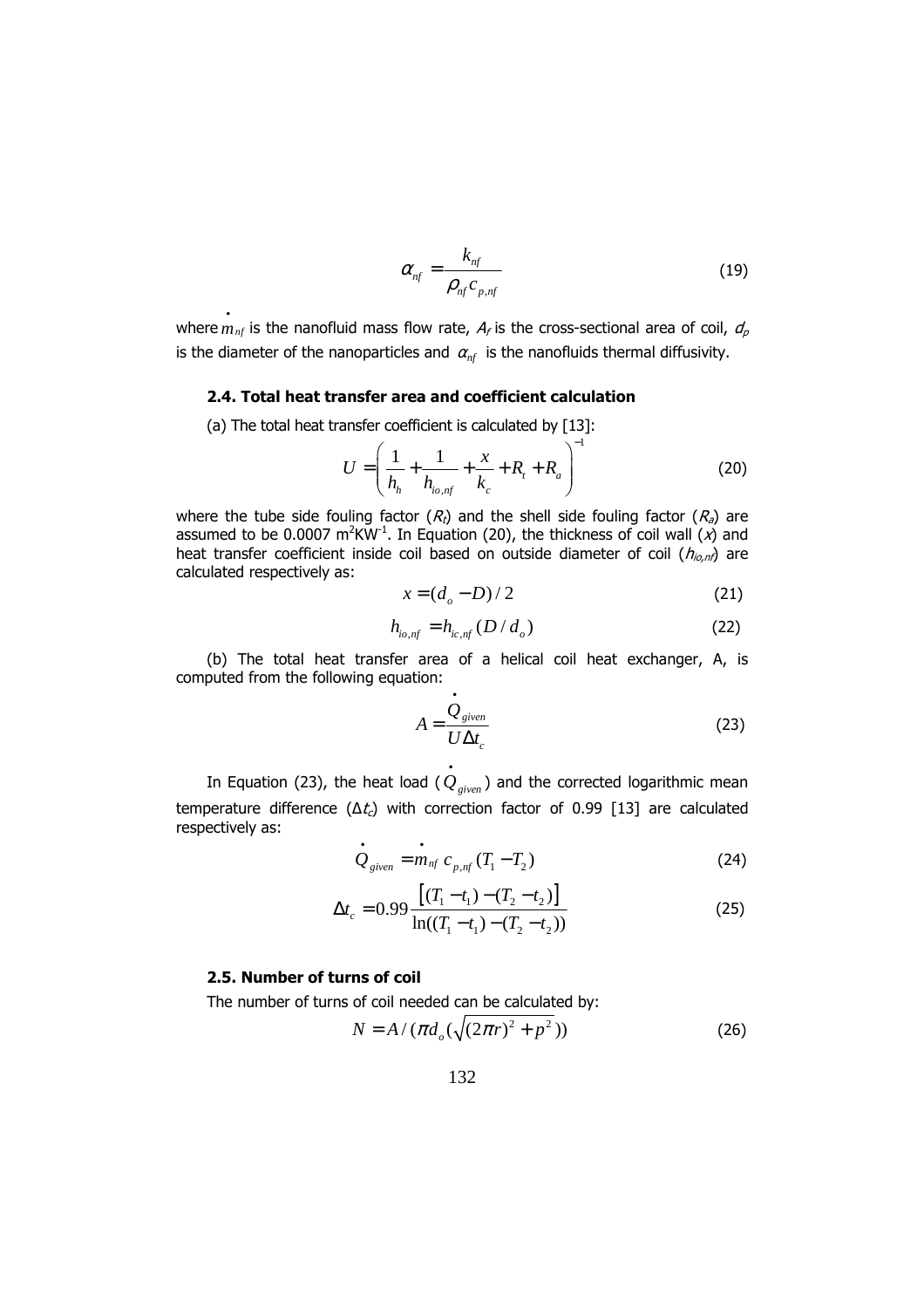#### **2.6. Pressure drop modeling**

The friction factor of nanofluid in helical coils in turbulent flow can be calculated using the formula presented as follows [17]:

$$
f_{nf} = 0.304 \,\text{Re}^{-0.25} + 0.029 \sqrt{\left(\frac{D}{D_H}\right)}\tag{27}
$$

In this paper, the pressure drop ( $Δp<sub>n</sub>$ ) and pumping power ( $PP$ ) for γ-Al2O3/ndecane nanofluid used as a coolant in a helical coil heat exchanger are calculated as follows:

$$
\Delta p_{nf} = 2 \frac{f_{nf} L \rho_{nf} u_{nf}^2}{D}
$$
 (28)

$$
PP = \frac{P_{nf}}{P_{nf}} \frac{\Delta P_{nf}}{\rho_{nf}}
$$
 (29)

#### **3. Results and Discussion**

Results are reported in terms of  $h_{io,nf}$ , U, A, N,  $\Delta P_{nf}$  and PP as a function of volume concentration  $\phi$ . In all cases the particle size is considered equal to 20 nm. The findings are as follows:

(a) Increasing the particles concentration raises the fluid viscosity and decreases the Reynolds number and consequently decreases the heat transfer coefficient. But the results shown in Fig. 2 indicate that increasing in particles concentration raises the convective and total heat transfer coefficient up till  $\Box$ =0.04. Therefore, it can be concluded that the change in the coolant heat transfer coefficient is more than the change in the fluid viscosity with increasing nanoparticles loading in the base fluid up to an optimum concentration.

(b) As shown in Fig. 3 the heat transfer area and the number of turns of helical coil are calculated up to optimum concentration ( $\Box$ =0.04). The results showed that the total heat transfer area decreases with the increasing of volume concentration of nanoparticles and therefore can reduce the number of turns. For example, the reduction of the total heat transfer area at 0.04 volume concentration is about 24% with 50 turns compared with 62 turns for pure n-decane.

(c) As seen in Fig. 4, the nanofluid friction factor for flow in a coiled tube is greater than that of the pure n-decane. As the nanoparticles loaded into the base fluid increase, the viscosity and density of the base fluid also increase; causing higher friction factor and pressure drop. But Fig. 5 clearly shows that can decrease the pressure drop and the pumping power using nanofluid as coolant in a helical coil heat recovery exchanger with a given heat exchange capacity by reducing the length of helical coil needed to form N turns.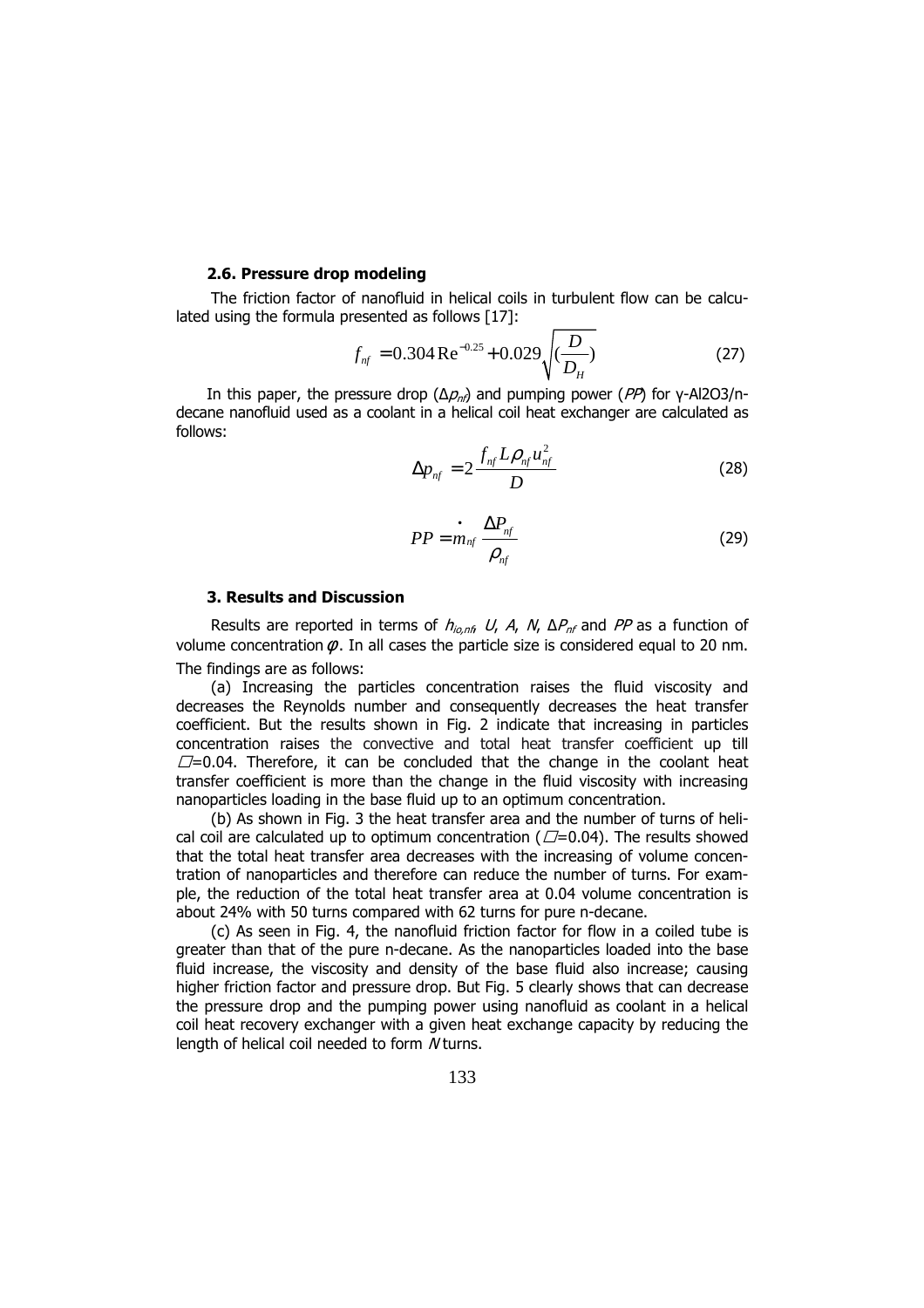## **4. Conclusions**

 A numerical study has been carried out on the characteristics of 20 nm γ-Al2O3/ n-decane nanofluid with volume concentrations up to 7% in a Helical Coil Heat recovery exchanger under turbulent flow conditions. The nanofluid flows through the tubes and the hot n-hexane flows through the shell. The results confirm that nanofluid offers higher heat performance than n-decane up to an optimum concentration ( $\Box$ =0.04) and therefore can reduce the total heat transfer area and also the length of helical coil for providing the same heat exchange capacity.



**Figure 2.** The convective and total heat transfer coefficient for  $\gamma$ -Al<sub>2</sub>O<sub>3</sub>/n-decane nanofluid at various concentrations.



**Figure 3.** Area for heat transfer and number of turns at various concentrations.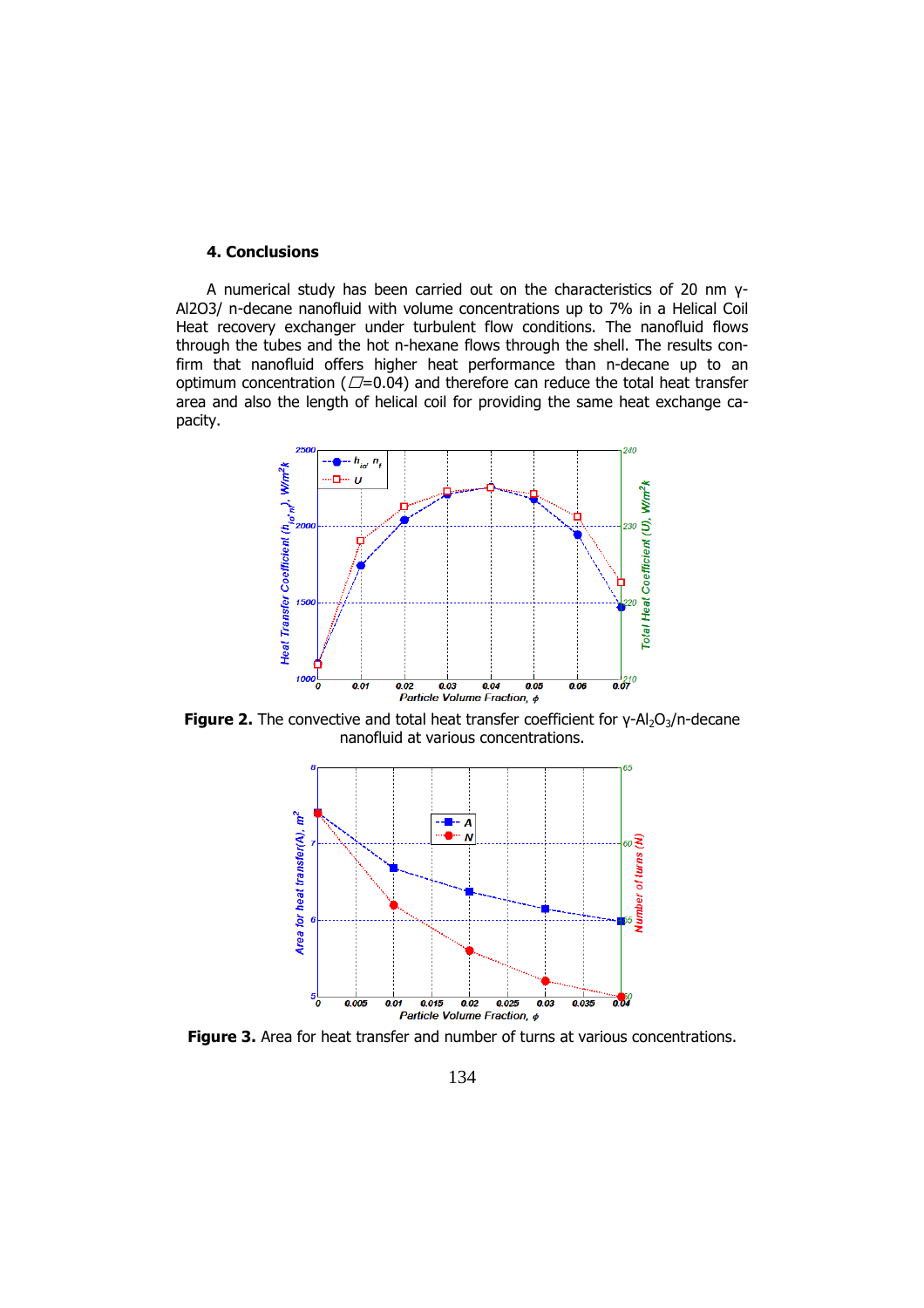

Figure 4. Friction factor of γ-Al<sub>2</sub>O<sub>3</sub>/n-decane nanofluid flowing in helical coils at various concentrations.



**Figure 5.** Pressure drop and pumping power of γ-Al<sub>2</sub>O<sub>3</sub>/n-decane nanofluid flowing in helical coils at various concentrations.

## **References**

[1] Choi S.U.S., Eastman J.A., Enhancing Thermal Conductivity of Fluids with Nanoparticles, ASME International Mechanical Engineering Congress & Exposition, USA, 1995.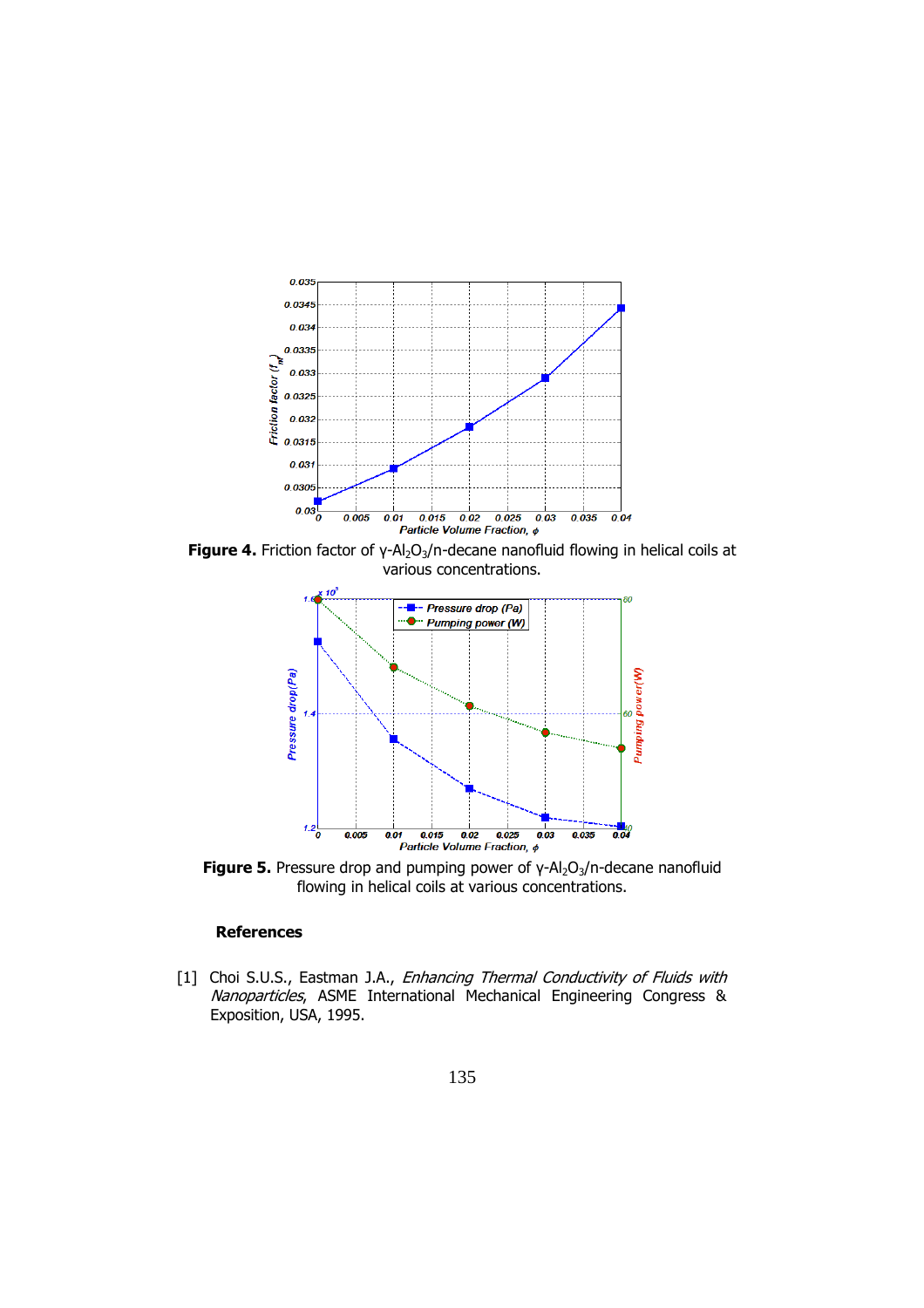- [2] Srinivas T., Venu Vinod A., Performance of an agitated helical coil heat exchanger using Al2O3/water nanofluid. Experimental Thermal and Fluid Science, Vol. 51, 2013, pp. 77-83.
- [3] Mohammed H.A., Narrein K., Thermal and hydraulic characteristics of nanofluid flow in a helically coiled tube heat exchanger, International Communications in Heat and Mass Transfer, Vol. 39, 2012, pp. 1375-1383.
- [4] Khairul M.A., Saidur R., Rahman M.M., Alim M.A., Hossain A., Abdin Z., Heat transfer and thermodynamic analyses of a helically coiled heat exchanger using different types of nanofluids, International Journal of Heat and Mass Transfer, Vol. 67, 2013, pp. 398-403.
- [5] Akbaridoust F., Rakhsha M., Abbassi A., Saffar-Avval M., *Experimental and* numerical investigation of nanofluid heat transfer in helically coiled tubes at constant wall temperature using dispersion model, International Journal of Heat and Mass Transfer, Vol. 58, 2013, pp. 480-491.
- [6] Huminic G., Huminic A., Heat transfer characteristics in double tube helical heat exchangers using nanofluids, International Journal of Heat and Mass Transfer, Vol. 54, 2011, pp. 4280-4287.
- [7] Rabienataj Darzi A.A., Farhadi M., Sedighi K., Experimental investigation of convective heat transfer and friction factor of Al2o3/water nanofluid in helically corrugated tube, Experimental Thermal and Fluid Science, Vol. 57, 2014, pp. 188-199.
- [8] Hashemi S.M., Akhavan-Behabadi M.A., An empirical study on heat transfer and pressure drop characteristics of CuO–base oil nanofluid flow in a horizontal helically coiled tube under constant heat flux, International Communications in Heat and Mass Transfer, Vol. 39, 2012, pp. 144-151.
- [9] Wael I.A.A., Numerical study on turbulent heat transfer and pressure dropof nanofluid in coiled tube-in-tube heat exchangers, Energy Conversion and Management, Vol. 79, 2014, pp. 304-316.
- [10] Chandra Sekhara Reddy M., Vasudeva Rao Veeredhi, Experimental investigation of heat transfer coefficient and friction factor of ethylene glycol water based TiO2 nanofluid in double pipe heat exchanger with and without helical coil inserts, International Communications in Heat and Mass Transfer, Vol. 50, 2014, pp. 68-76.
- [11] Pak B.C., Cho, Y.I., *Hydrodynamic and heat transfer study of dispersed* fluids with submicron metallic oxide particles, Experimental Heat transfer, Vol. 11, 1998, pp. 151-170.
- [12] Xuan Y., Roetzel W., Conceptions of heat transfer correlation of nanofluids, International Journal Heat and Mass Transfer, Vol. 43, 2000, pp. 3701- 3707.
- [13] Patil R.K., Shende B.W., Ghosh P.K., Designing a helical-coil heat exchanger, Chemical Engineering, 13 December 1982.